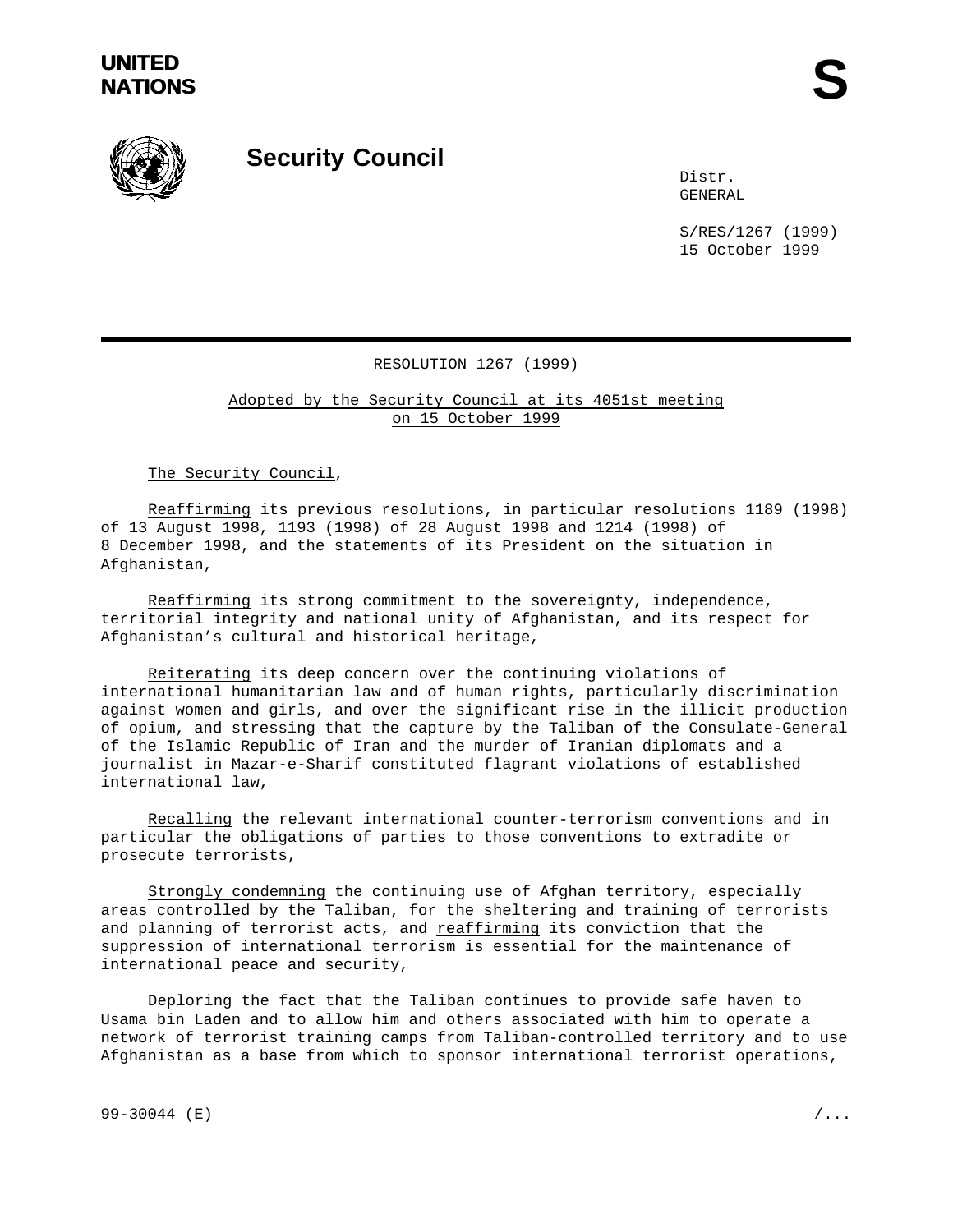S/RES/1267 (1999) Page 2

Noting the indictment of Usama bin Laden and his associates by the United States of America for, inter alia, the 7 August 1998 bombings of the United States embassies in Nairobi, Kenya, and Dar es Salaam, Tanzania and for conspiring to kill American nationals outside the United States, and noting also the request of the United States of America to the Taliban to surrender them for trial (S/1999/1021),

Determining that the failure of the Taliban authorities to respond to the demands in paragraph 13 of resolution 1214 (1998) constitutes a threat to international peace and security,

Stressing its determination to ensure respect for its resolutions,

Acting under Chapter VII of the Charter of the United Nations,

1. Insists that the Afghan faction known as the Taliban, which also calls itself the Islamic Emirate of Afghanistan, comply promptly with its previous resolutions and in particular cease the provision of sanctuary and training for international terrorists and their organizations, take appropriate effective measures to ensure that the territory under its control is not used for terrorist installations and camps, or for the preparation or organization of terrorist acts against other States or their citizens, and cooperate with efforts to bring indicted terrorists to justice;

2. Demands that the Taliban turn over Usama bin Laden without further delay to appropriate authorities in a country where he has been indicted, or to appropriate authorities in a country where he will be returned to such a country, or to appropriate authorities in a country where he will be arrested and effectively brought to justice;

3. Decides that on 14 November 1999 all States shall impose the measures set out in paragraph 4 below, unless the Council has previously decided, on the basis of a report of the Secretary-General, that the Taliban has fully complied with the obligation set out in paragraph 2 above;

4. Decides further that, in order to enforce paragraph 2 above, all States shall:

(a) Deny permission for any aircraft to take off from or land in their territory if it is owned, leased or operated by or on behalf of the Taliban as designated by the Committee established by paragraph 6 below, unless the particular flight has been approved in advance by the Committee on the grounds of humanitarian need, including religious obligation such as the performance of the Hajj;

(b) Freeze funds and other financial resources, including funds derived or generated from property owned or controlled directly or indirectly by the Taliban, or by any undertaking owned or controlled by the Taliban, as designated by the Committee established by paragraph 6 below, and ensure that neither they nor any other funds or financial resources so designated are made available, by their nationals or by any persons within their territory, to or for the benefit of the Taliban or any undertaking owned or controlled, directly or indirectly,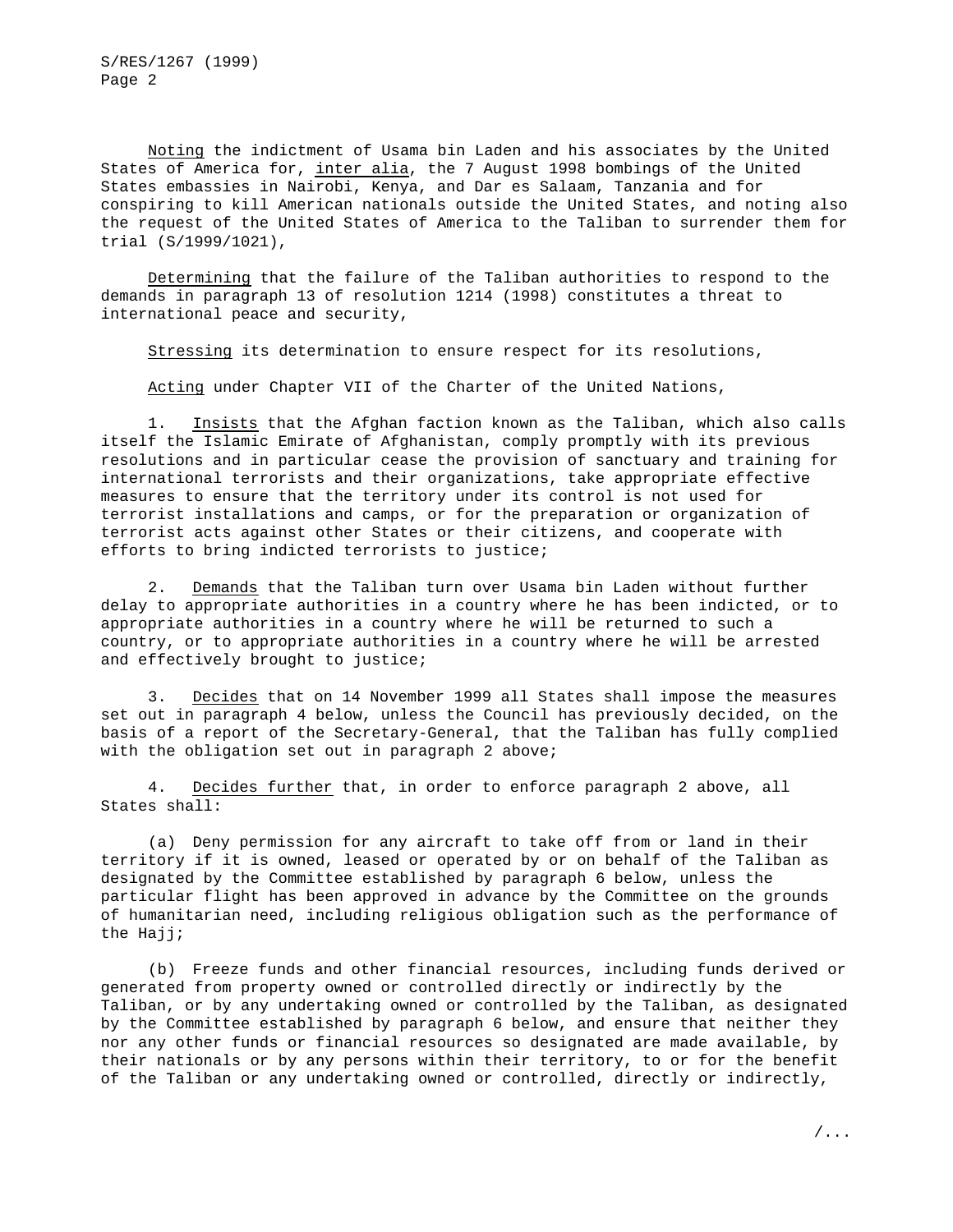by the Taliban, except as may be authorized by the Committee on a case-by-case basis on the grounds of humanitarian need;

5. Urges all States to cooperate with efforts to fulfil the demand in paragraph 2 above, and to consider further measures against Usama bin Laden and his associates;

6. Decides to establish, in accordance with rule 28 of its provisional rules of procedure, a Committee of the Security Council consisting of all the members of the Council to undertake the following tasks and to report on its work to the Council with its observations and recommendations:

(a) To seek from all States further information regarding the action taken by them with a view to effectively implementing the measures imposed by paragraph 4 above;

(b) To consider information brought to its attention by States concerning violations of the measures imposed by paragraph 4 above and to recommend appropriate measures in response thereto;

(c) To make periodic reports to the Council on the impact, including the humanitarian implications, of the measures imposed by paragraph 4 above;

(d) To make periodic reports to the Council on information submitted to it regarding alleged violations of the measures imposed by paragraph 4 above, identifying where possible persons or entities reported to be engaged in such violations;

(e) To designate the aircraft and funds or other financial resources referred to in paragraph 4 above in order to facilitate the implementation of the measures imposed by that paragraph;

(f) To consider requests for exemptions from the measures imposed by paragraph 4 above as provided in that paragraph, and to decide on the granting of an exemption to these measures in respect of the payment by the International Air Transport Association (IATA) to the aeronautical authority of Afghanistan on behalf of international airlines for air traffic control services;

(g) To examine the reports submitted pursuant to paragraph 9 below;

7. Calls upon all States to act strictly in accordance with the provisions of this resolution, notwithstanding the existence of any rights or obligations conferred or imposed by any international agreement or any contract entered into or any licence or permit granted prior to the date of coming into force of the measures imposed by paragraph 4 above;

8. Calls upon States to bring proceedings against persons and entities within their jurisdiction that violate the measures imposed by paragraph 4 above and to impose appropriate penalties;

9. Calls upon all States to cooperate fully with the Committee established by paragraph 6 above in the fulfilment of its tasks, including